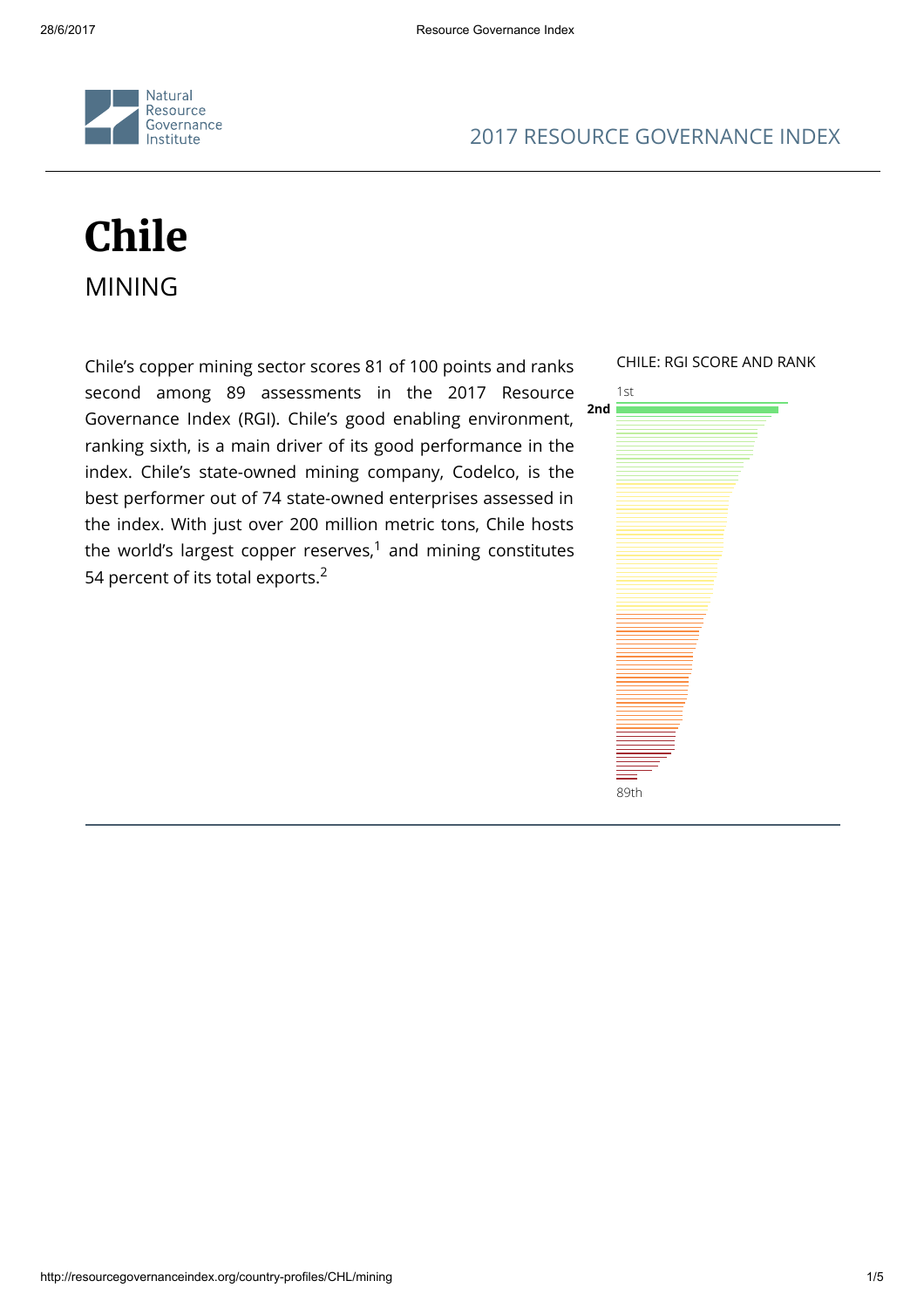

### Index results summary

CHILE'S NATURAL RESOURCE GOVERNANCE IS THE BEST IN LATIN AMERICA

The highest ranking country in Latin America, Chile performs 23 points above the regional average. A supportive enabling environment facilitates good revenue management and satisfactory value realization, with scores of 90, 81, and 74 out of 100, respectively. Its performance is consistent across the extractive sector decision chain.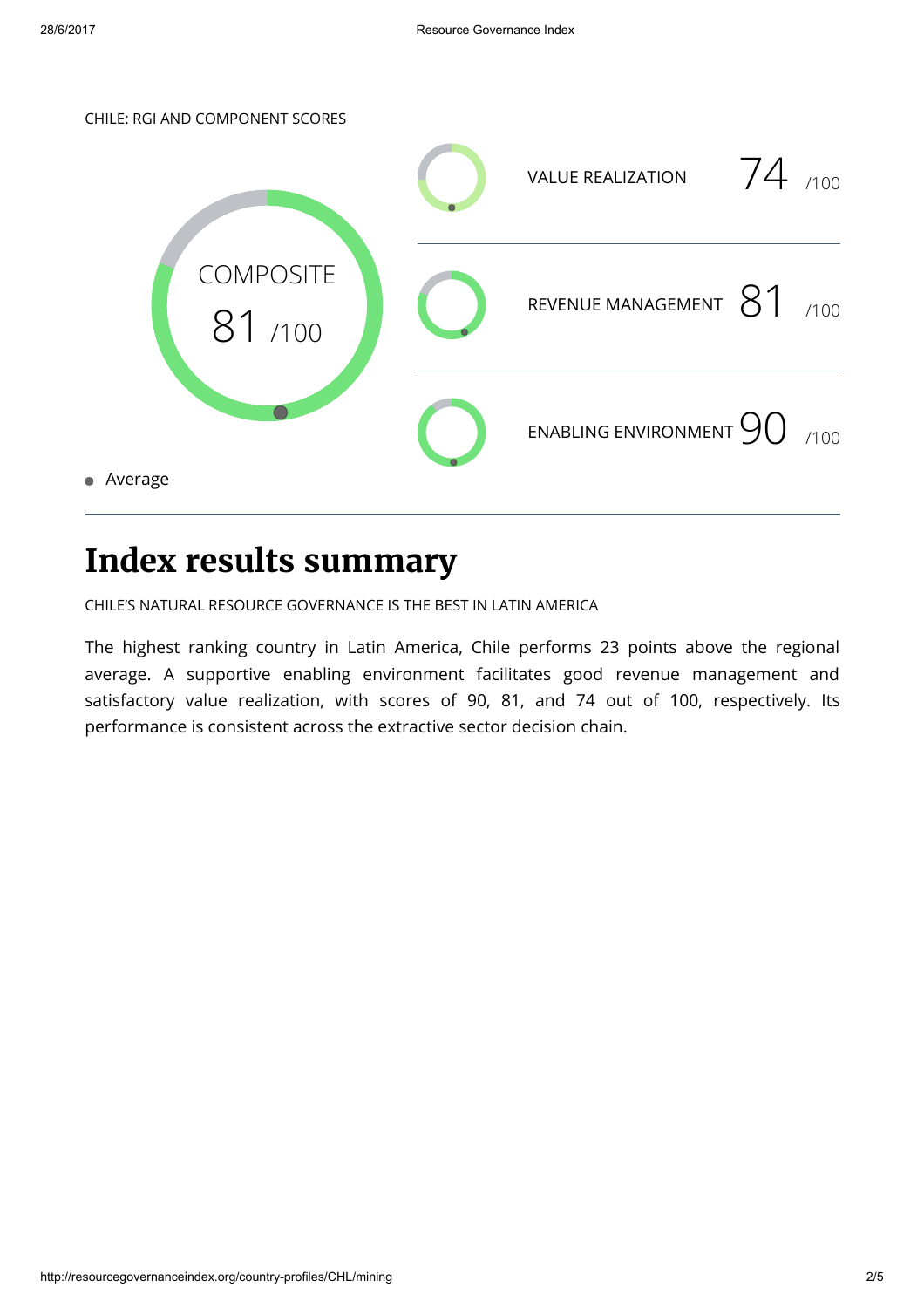

#### CHILE: SUBCOMPONENT SCORES

**Best index score** 

Chile serves as an example for its neighbors with a score of 86 of 100 points in local impact and 90 of 100 for its state-owned enterprise. Transparency about environmental impact assessments is a key strength. The only area where Chile shows weak performance is licensing. With score of 51 of 100 in this category, Chile can further optimize its resource governance by encouraging contract disclosures and increasing transparency related to financial interests.



As part of the 2006 Fiscal Responsibility Law 20.128, Chile formalized a fiscal rule originally adopted in 2001 that requires the government to incorporate fiscal projections into the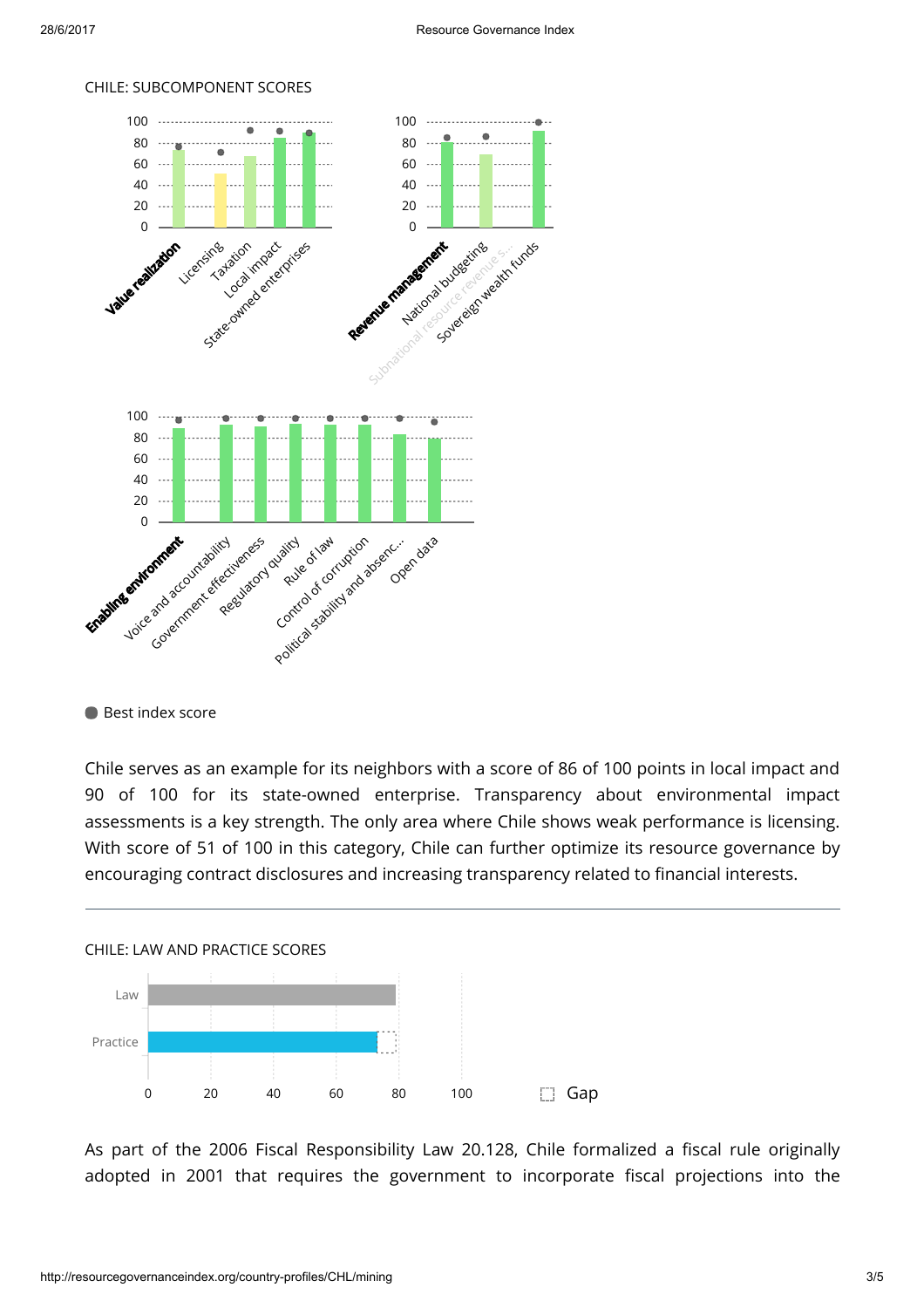country's budgetary process.<sup>3</sup> The Fiscal Committee exercises oversight of the implementation of the rule. Data on budget, mining revenue and debt is publicly available.

### State-owned enterprise governance

CHILE'S STATE-OWNED MINING COMPANY LEADS THE INDEX

Chile's state-owned enterprise, Codelco, scores 90 of 100 points and is the best performing state-owned enterprise in the index. Codelco attains optimal scores in government transfers, financial reporting and disclosure of production, joint ventures and subsidiaries. Enhancing disclosures regarding commodity sales would further improve Codelco's good governance.

| Name of state-owned<br>enterprise | <b>State</b><br>ownership<br>level | <b>Revenue</b><br>(USD)  | <b>Score</b><br>(7100) | <b>Rank</b><br>$(774$ SOEs) | <b>Rank</b><br>$(722 \text{ mining})$<br>SOE <sub>s</sub> ) |
|-----------------------------------|------------------------------------|--------------------------|------------------------|-----------------------------|-------------------------------------------------------------|
| Codelco                           | 100%                               | 11.693 million<br>(2015) | 90                     |                             |                                                             |

### Sovereign wealth fund governance

The largest sovereign wealth fund in Chile, the Economic and Social Stabilisation Fund (ESSF), scores 92 of 100 points. It ranks fourth in the index and third of eight fund assessments in Latin America and the Caribbean, placing it among the top performing sovereign wealth funds in the index. The ESSF's only weakness from a governance perspective is its weak score in investment rules.

| <b>Name of Sovereign Wealth Fund</b>      | Value of assets under management | Score  | Rank  |
|-------------------------------------------|----------------------------------|--------|-------|
|                                           | (USD)                            | (7100) | (134) |
| Economic and Social Stabilisation<br>Fund | 13.966 million (2015)            | 92     | 4     |

## What is the Resource Governance Index?

The 2017 RGI assesses how 81 resource-rich countries govern their oil, gas and mineral wealth. The index composite score is made up of three components. Two measure key characteristics of the extractives sector – value realization and revenue management – and a third captures the broader context of governance — the enabling environment. These three overarching dimensions of governance consist of 14 subcomponents, which comprise 54 indicators calculated by aggregating 133 questions and external data.